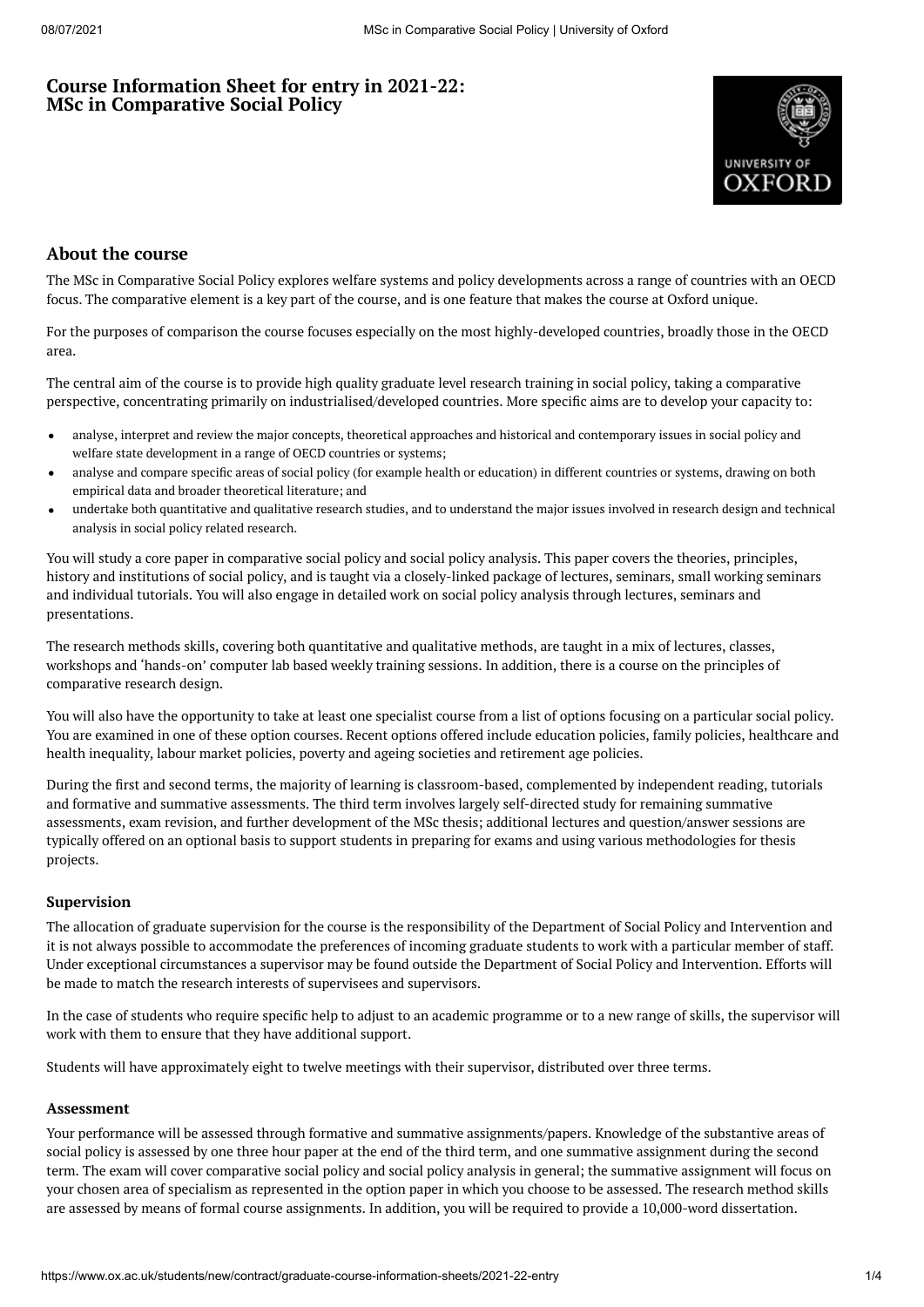## **Changes to courses**

The University will seek to deliver this course in accordance with the description set out above. However, there may be situations in which it is desirable or necessary for the University to make changes in course provision, either before or after registration. These may include significant changes made necessary by a pandemic (including Covid-19), epidemic or local health emergency. For further information, please see the University's Terms and Conditions (http://www.graduate.ox.ac.uk/terms) and our page on changes to courses (http://www.graduate.ox.ac.uk/coursechanges).

## **Expected length of course**

|                                         | <b>Full Time Only</b> |  |  |
|-----------------------------------------|-----------------------|--|--|
| <b>Expected length</b> $\mid$ 12 months |                       |  |  |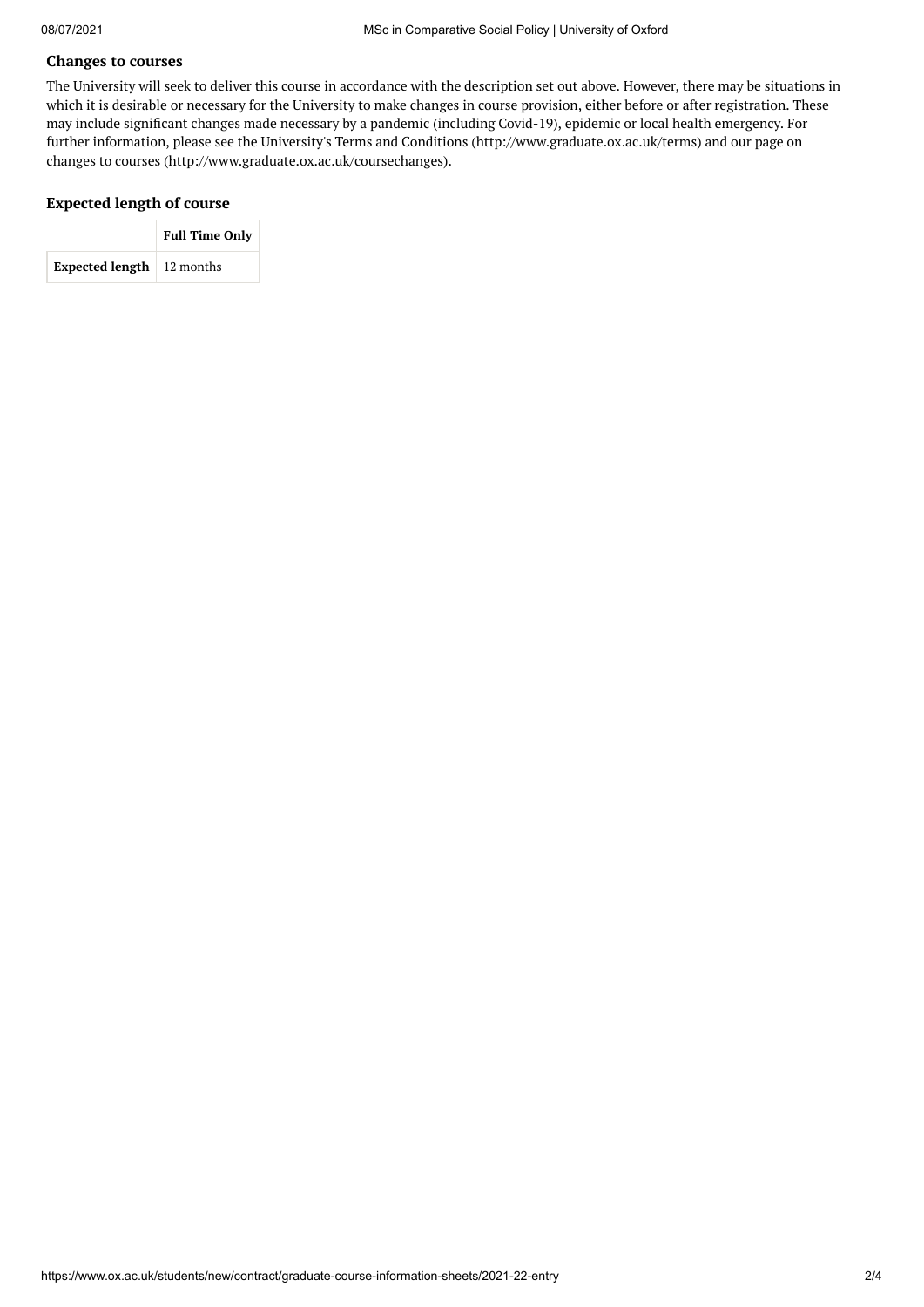## **Costs**

#### **Annual fees for entry in 2021-22**

| <b>Fee status</b>                                                | Annual Course fees |
|------------------------------------------------------------------|--------------------|
| Home (UK, Republic of Ireland,<br>Channel Islands & Isle of Man) | £17,760            |
| Overseas (including EU)                                          | £27,460            |

Course fees are payable each year, for the duration of your fee liability (your fee liability is the length of time for which you are required to pay course fees). For courses lasting longer than one year, please be aware that fees will usually increase annually. Information about how much fees and other costs may increase is set out in the University's Terms and Conditions.

Course fees cover your teaching as well as other academic services and facilities provided to support your studies. Unless specified in the additional cost information (below), course fees do not cover your accommodation, residential costs or other living costs. They also don't cover any additional costs and charges that are outlined in the additional cost information.

### **Additional cost information**

There are no compulsory elements of this course that entail additional costs beyond fees and living costs. However, as part of your course requirements, you may need to choose a dissertation, a project or a thesis topic. Please note that, depending on your choice of topic and the research required to complete it, you may incur additional expenses, such as travel expenses, research expenses, and field trips. You will need to meet these additional costs, although you may be able to apply for small grants from your department and/or college to help you cover some of these expenses.